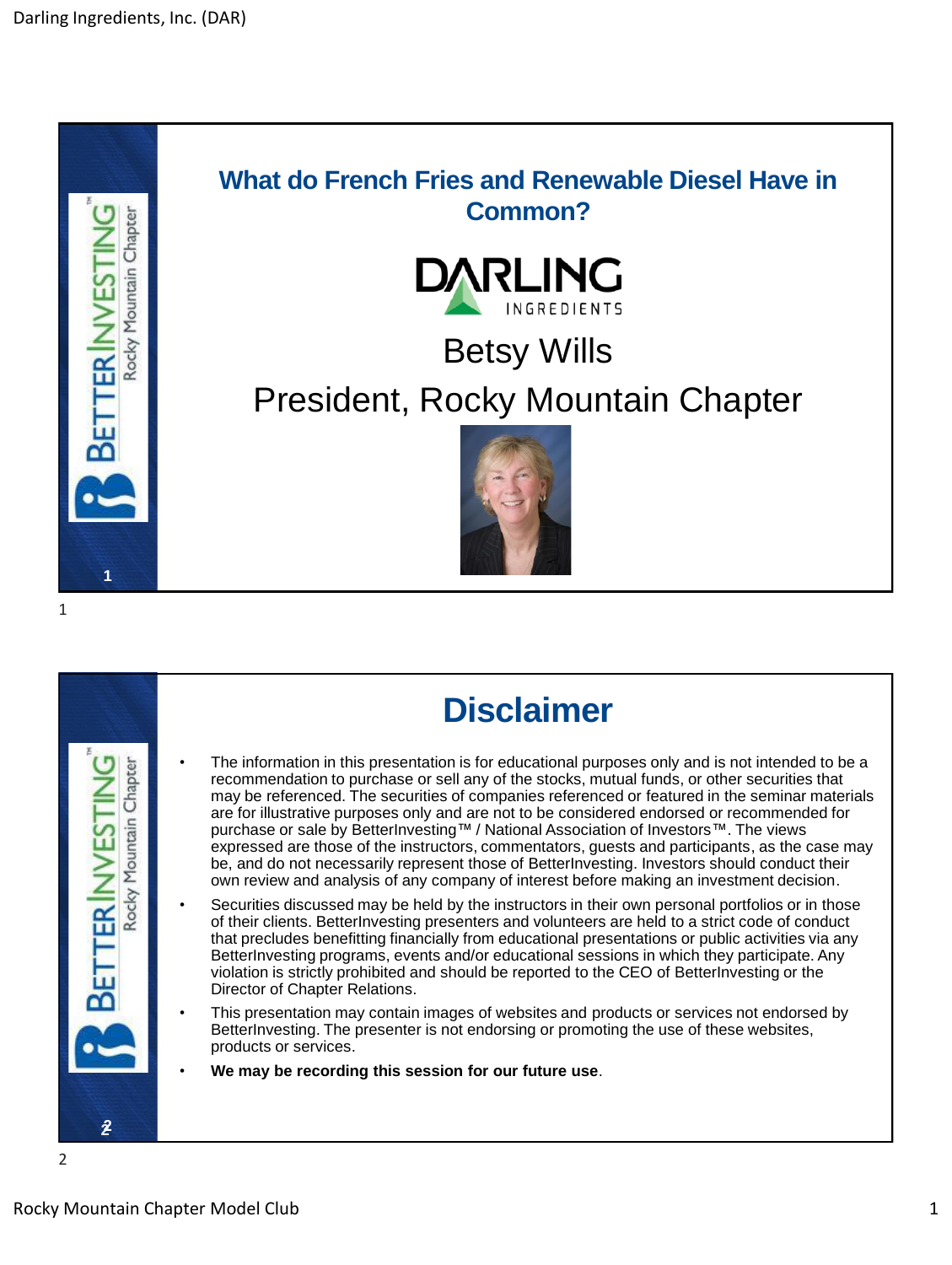| <b>Darling Ingredients, Inc. Overview</b>                                                                                                                                     |  |
|-------------------------------------------------------------------------------------------------------------------------------------------------------------------------------|--|
| . DAR is the largest processor of slaughtered animal by-<br>products into clean energy in the world                                                                           |  |
| . It collects and recycles animal by-products, bakery waste and<br>used cooking oil from poultry and meat processors, butcher<br>shops and food service establishments        |  |
| • Operates a global network of over 200 locations, including 147<br>production facilities, across 5 continents (North America, Europe,<br>China, Australia and South America) |  |
| • Transforms (recycles) these by-products into ingredients and solutions<br>to both food and feed industries, including pet foods                                             |  |
| • Converts the recycled cooking oil and animal fats for into biofuel                                                                                                          |  |
| 3                                                                                                                                                                             |  |

## B **4 Darling Ingredients, Inc. Overview** • Sells its finished products worldwide - product sales are primarily managed through DAR's commodity trading departments • Also provides environmental services, such as grease trap collection, cleaning and disposal • Founded in 1882 by the Swift meat packing interests and the Darling family (140 years old!) • IPO: 1994 • Trades on NYSE: DAR • FY'21 Revenues: \$3,571,923,000 (Medium Size Company) 4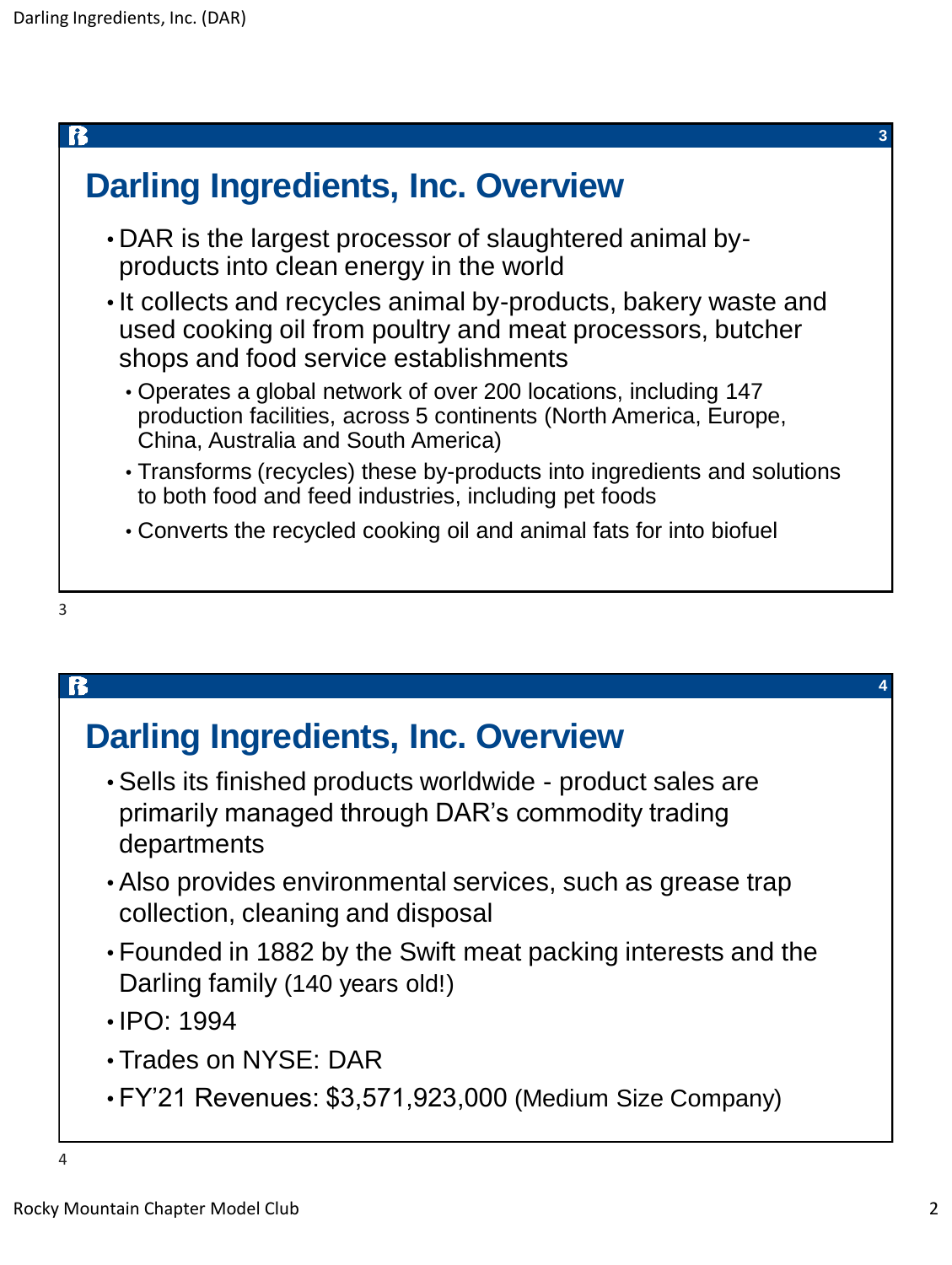

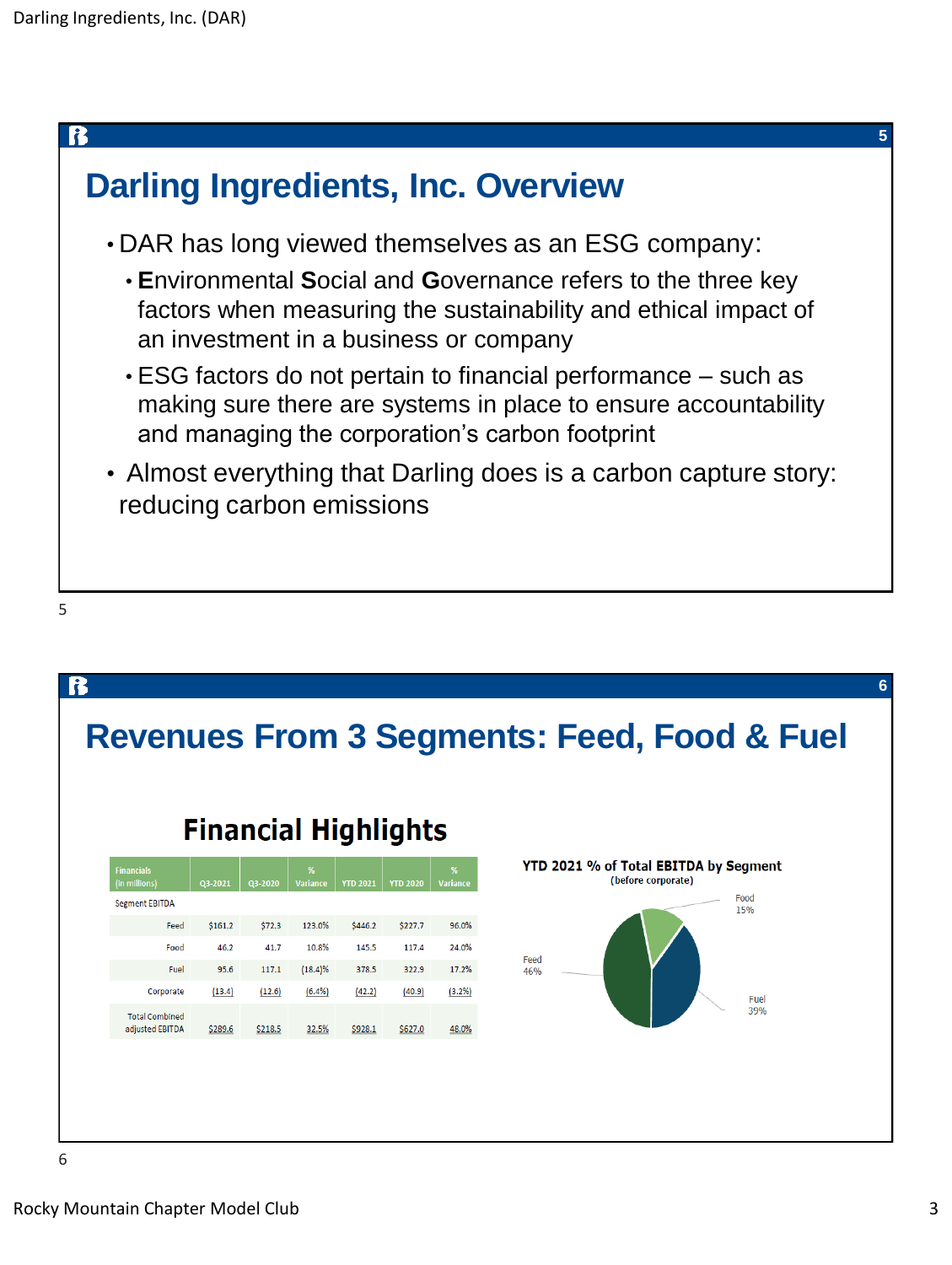#### ß

## **Feed Ingredients Segment**

- Largest revenue segment 46% of EBITDA through Q3 2021
- Collects and recycles animal by-products, bakery waste and used cooking oil from poultry and meat processors, butcher shops and food service establishments
- Converts recycled cooking oil and animal fats into biofuel
- •Provides grease trap cleaning

#### 7

| <b>Feed Segment</b><br>US\$ (in millions)<br>30 2021<br><b>Net Sales</b><br>Cost of sales and operating expenses |         | 3Q2020                       |     |                            |                    |             |                                                                                                                             |          |                        |  |               |     |                |       |                  |       |                |  |
|------------------------------------------------------------------------------------------------------------------|---------|------------------------------|-----|----------------------------|--------------------|-------------|-----------------------------------------------------------------------------------------------------------------------------|----------|------------------------|--|---------------|-----|----------------|-------|------------------|-------|----------------|--|
|                                                                                                                  |         |                              |     |                            |                    |             |                                                                                                                             |          |                        |  |               |     |                |       |                  |       |                |  |
|                                                                                                                  |         |                              |     | <b>YTD 2021</b>            | <b>YTD 2020</b>    |             | <b>Key Drivers:</b>                                                                                                         |          |                        |  |               |     |                |       |                  |       |                |  |
|                                                                                                                  |         | \$769,626 \$483,025          |     | \$2,193,002 \$1,499,340    |                    |             | Higher protein and animal fat prices drove the overall feed                                                                 |          |                        |  |               |     |                |       |                  |       |                |  |
|                                                                                                                  | 553.662 | 361,576                      |     | 1,584,667                  | 1,117,931          |             | segment sales up 59.3% quarter over quarter on slightly higher                                                              |          |                        |  |               |     |                |       |                  |       |                |  |
| <b>Gross Margin</b>                                                                                              |         | \$215,964 \$121,449          |     | \$ 608,335 \$ 381,409      |                    |             | raw materials processed. Gross margin increased \$94.5 million or                                                           |          |                        |  |               |     |                |       |                  |       |                |  |
|                                                                                                                  |         |                              |     |                            |                    |             | 77.8% quarter over quarter led by higher commodity prices                                                                   |          |                        |  |               |     |                |       |                  |       |                |  |
| Loss/(gain) on sale of assets                                                                                    | (229)   | 167                          |     | (490)                      | 293                |             | across all products sold                                                                                                    |          |                        |  |               |     |                |       |                  |       |                |  |
| Selling, general and administrative expenses                                                                     | 54.997  | 49,028                       |     | 162.594                    | 153,459            |             |                                                                                                                             |          |                        |  |               |     |                |       |                  |       |                |  |
| Depreciation and amortization                                                                                    | 53,824  | 53,764                       |     | 162,404                    | 159,968            |             | Fat prices (BFT & YG) are up for 2021 compared to a year ago.<br>BFT average price is 129.9% higher than 2020 and YG was up |          |                        |  |               |     |                |       |                  |       |                |  |
| Segment operating income<br>$$107.372$ \$                                                                        |         | 18,490                       | Š.  | 283.827 S                  | 67.689             |             | 129.5% in Q3 2021 compared to the prior year. Protein pricing                                                               |          |                        |  |               |     |                |       |                  |       |                |  |
| Equity in net income of other unconsolidated subsidiaries<br>$5 \quad 1,647$                                     |         | 906<br>- Š                   |     | 4,199 \$                   | 2,467              |             | (MBM) was also higher for Q3 2021 by 81.1% compared to 2020                                                                 |          |                        |  |               |     |                |       |                  |       |                |  |
| <b>Segment Income</b>                                                                                            |         | \$109,019 \$19,396           | s.  | 288,026 \$                 | 70.156             |             |                                                                                                                             |          |                        |  |               |     |                |       |                  |       |                |  |
| <b>Segment EBITDA</b><br>Raw material processed (mmts)                                                           | 2.22    | $$161,196$ $$72,254$<br>2.18 | s.  | 446,231 \$ 227,657<br>6.65 | 6.58               |             |                                                                                                                             |          |                        |  |               |     |                |       |                  |       |                |  |
|                                                                                                                  |         |                              |     |                            |                    |             | <b>Feed Segment Sales</b>                                                                                                   |          |                        |  |               |     |                |       |                  |       |                |  |
| Change in Net Sales - 2020 to 2021<br><b>Three Months Ended</b>                                                  |         | Fats<br>Proteins             |     |                            | Other<br>Rendering |             | Total<br>Rendering                                                                                                          |          | Used<br>Cooking<br>Oil |  | <b>Bakery</b> |     |                | Other |                  | Total |                |  |
| Net Sales Three Months Ended September 26, 2020                                                                  |         |                              | s.  | 153.5                      | -\$                | 190.7       | 39.0<br>-\$                                                                                                                 | s.       | 383.2 S                |  | 45.7          | s.  | 44.4           | \$    | 9.7 <sup>5</sup> |       | 483.0          |  |
|                                                                                                                  |         |                              |     |                            |                    |             |                                                                                                                             |          |                        |  |               |     |                |       |                  |       |                |  |
| Changes:                                                                                                         |         |                              |     |                            |                    |             |                                                                                                                             |          |                        |  |               |     |                |       |                  |       |                |  |
| Increase/(decrease) in sales volumes<br>Increase in finished product prices                                      |         |                              |     | (7.5)<br>159.7             |                    | 5.0<br>60.3 | ٠<br>$\overline{\phantom{a}}$                                                                                               |          | (2.5)<br>220.0         |  | (0.7)<br>24.4 |     | (0.2)<br>36.4  |       | ٠                |       | (3.4)<br>280.8 |  |
| Increase due to currency exchange rates                                                                          |         |                              |     | 2.2                        |                    | 2.0         | 0.2                                                                                                                         |          | 4.4                    |  | 0.5           |     | $\overline{a}$ |       | $\sim$           |       | 4.9            |  |
| Other change                                                                                                     |         |                              |     |                            |                    |             | 4.5                                                                                                                         |          | 4.5                    |  |               |     |                |       | (0.2)            |       | 4.3            |  |
| Total Change:                                                                                                    |         |                              |     | 154.4                      |                    | 67.3        | 4.7                                                                                                                         |          | 226.4                  |  | 24.2          |     | 36.2           |       | (0.2)            |       | 286.6          |  |
| Net Sales Three Months Ended October 2, 2021                                                                     |         |                              | -S. | 307.9                      | - S                | 258.0       | 43.7<br>- \$                                                                                                                | <b>S</b> | 609.6 \$               |  | 69.9          | - S | 80.6%          |       | 9.5              | - \$  | 769.6          |  |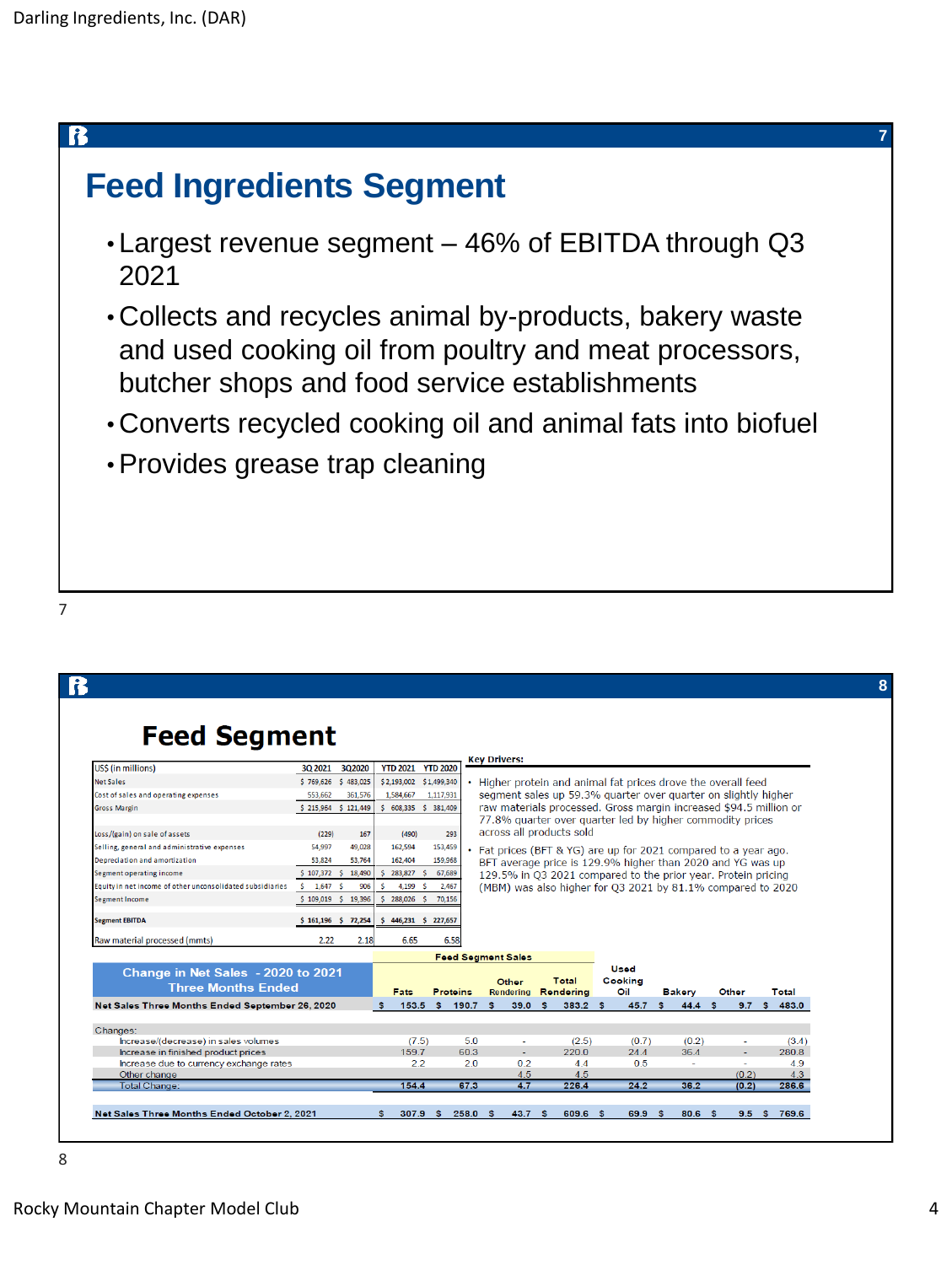



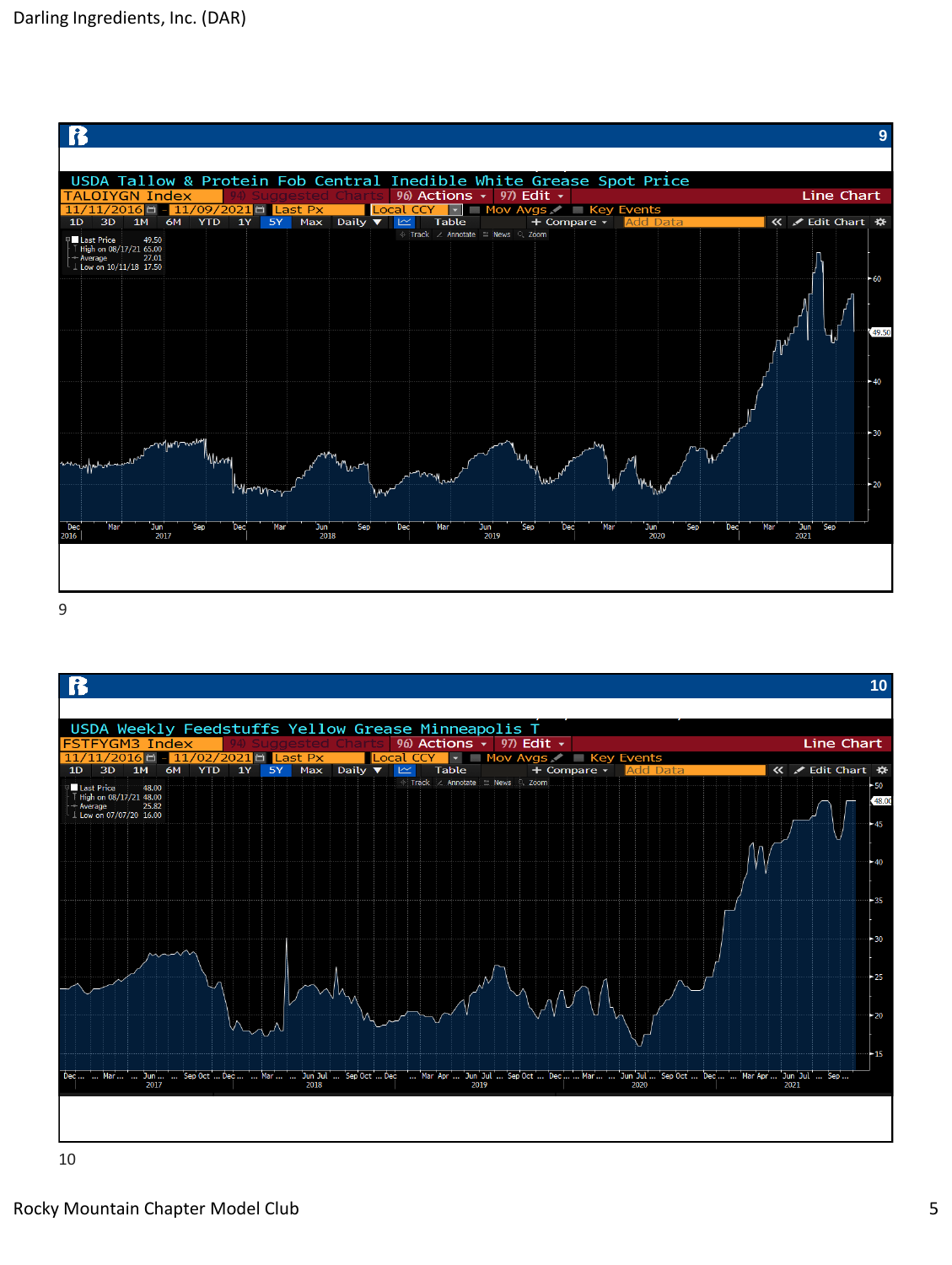

# **Food Ingredients Segment**

- 15% of EDITDA through Q3 2021
- Purchases and processes beef and pork bone chips, beef hides, pig skins, and fish skins into collagen in Europe, China, South America and North America
- Collects and processes of pig and cattle intestines into natural casings used in sausages in Europe, China and North America
- Collects and refines animal fat into food grade fat in Europe
- Processes bones to bone chips for the collagen industry and bone ash in Europe
	- 76% of (the 15%) sales due to collagen sales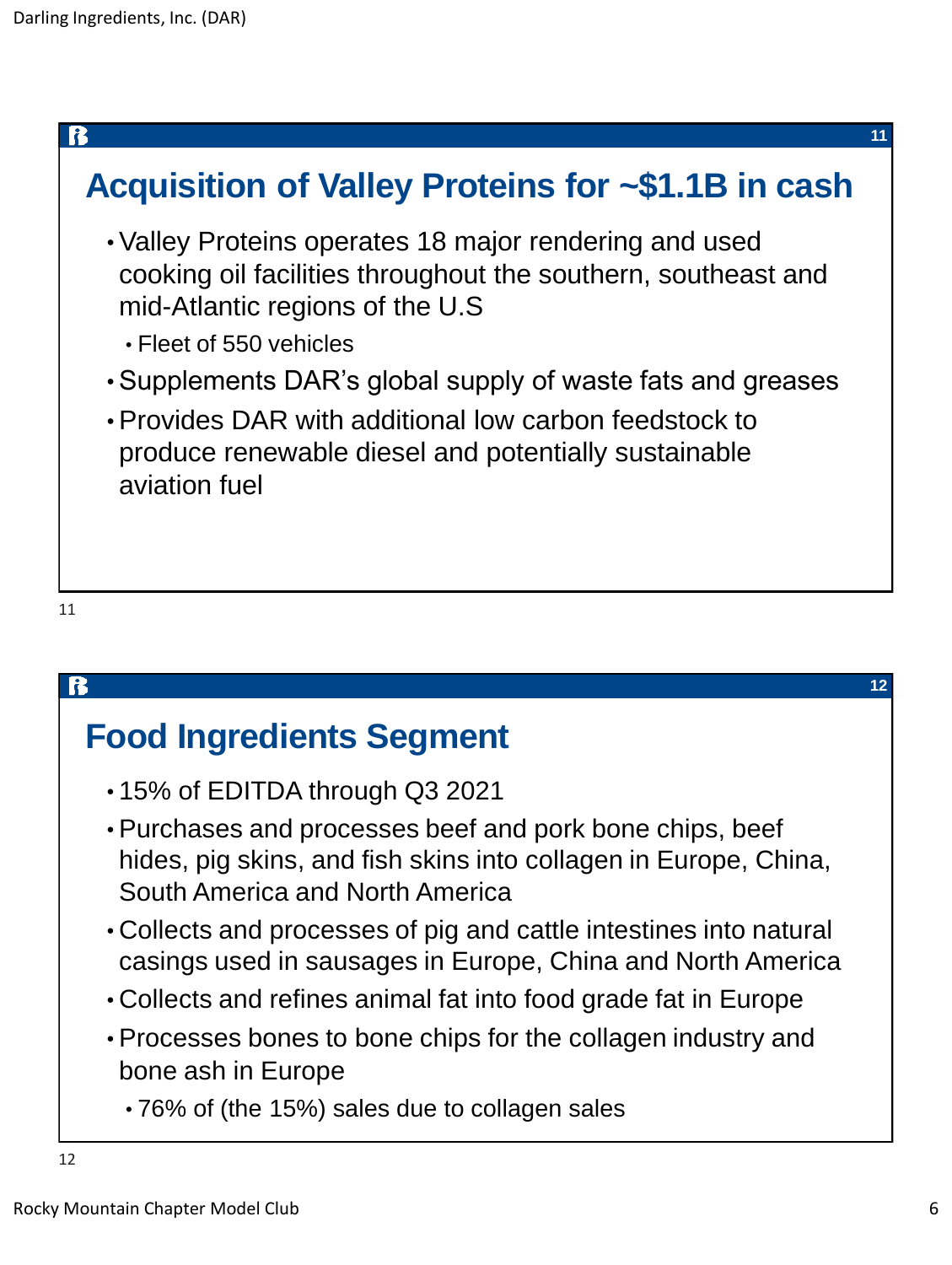

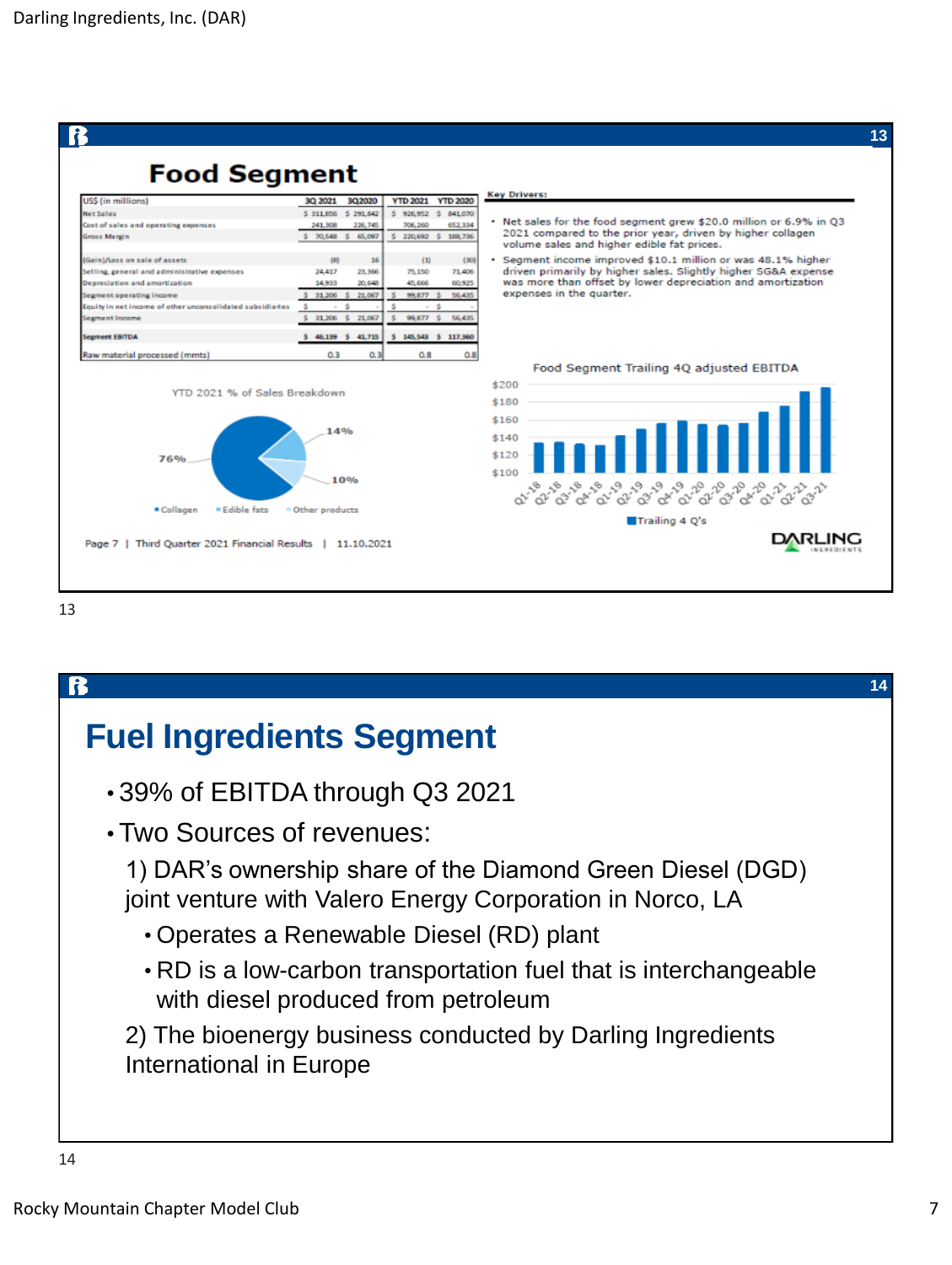

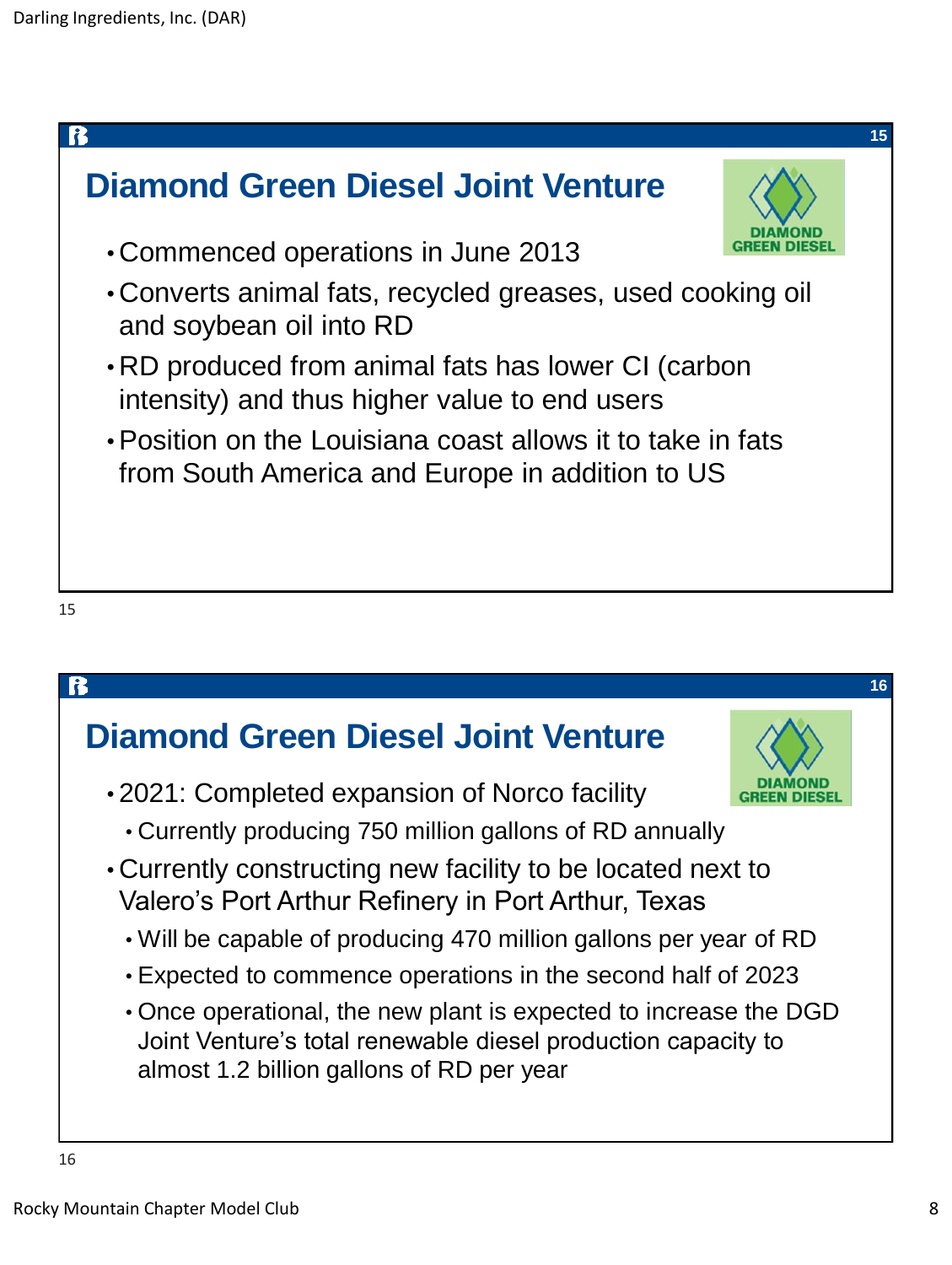## R **DAR's Bioenergy Business in Europe** • Netherlands: DAR produces green power from biogas production out of organic sludge and food waste for combined heat plant installations • Largest industrial digestion operation in the Netherlands, with an output matching the annual use of energy needs of approximately 14,000 households • Netherlands, Germany, Luxembourg, Belgium and certain parts of Germany: collects fallen stock and animal waste from farmers and slaughterhouses, and processes these materials into fats and meals, which can only be used as a low grade source of energy or fuel for boilers and cement kilns

R **18** Fuel Segment (Includes Diamond Green Diesel JV consolidated EBITDA) **Key Drivers:** YTD 2021 YTD 2020 3Q 2021 3Q 2020 . Q3-2021 Combined adjusted EBITDA of \$95.6 million, with DGD  $$311,34$  $$211,67$ st of sales and operating expenses 219,534 147,358 earning \$1.95 per gallon on 61.7 million gallons sold  $$-91,013$   $$-64,316$ oss Margin 25,655 • DGD – Norco, LA expansion is running at its operating capacity,<br>ahead of the original plan. The Norco facility now has the capacity<br>to produce up to 750 million gallons of renewable diesel production ss on sale of assets **CSEAL** age  $(302)$  $-100$ .<br>Illing, general and administrative expense:<br>istructuring and asset impairment charges 4,481 13,822 10,645 5,038 778 and add approximately 30 million gallons of renewable naphtha epreciation and amortization 6,361 8,633 19,214 24,705 uity in net income of Diamond Green Diesel 53,951 281,964 252,411 annually. 91,099 ment operating income<br>ilty in net income of other unconsolidat  $83,173 \pm 203,144$  $$30,265$ 281,430 . DGD Port Arthur continues to be on time and on budget. This new 470-million-gallon facility is now expected to be operational in the<br>first half of 2023.  $$340,265 \t$281,430$ ment Farroa  $$3,583$3$   $$20,678$  $$78,293$$   $$8,724$ .<br>GD adjusted EBITDA (Darling's Share)<br>Igment EBITDA (1) Quarterly Avg. Prices<br>D4 RINS & Yellow Grease<sup>2</sup> Raw material processed (mmts) \*  $0.3$  $0.3$  $0.9$  $$1.80$  $$0.50$  $$0.45$ <br> $$0.40$ <br> $$0.35$ <br> $$0.35$  $$1.30$ Diamond Green Diesel US\$ and gallons (in millions) 3Q 2021 3Q 2020 YTD 2021 YTD 2020 \$0.30  $$0.80$ EBITDA (Entity) - in quarter recorded w/no BTC  $$0.25$  $$112.9$ EBITDA (Entity) - BTC adjusted to when earned \$120.1 \$192.9  $$600.5$ s 538.4 \$0.30 Pro forma Adjusted EBITDA (Darling's share)  $60.0\quad$ \$ 96.4  $5\ 300.2$ 269.2 **Q1-20** Q2-20 03.20 **QA-20** 03-19 **Q1.71** Quin 65.6  $77.3$ 223.5 228.8 otal gallons produced Total gallons sold/shipped 61.7 80.0 223.7  $231.2$ D4 RIN Qtrly Avg - - YG Avg Qtrly Price EBITDA per gallon sold \$1.95 \$2.41 \$2.68 \$2.33 (1) Includes Fuel Segment EBITDA and Darling's share of DGD EBITDA.<br>• Excludes feed stock (raw material) processed at the DGD joint venture.<br>(2) Quarterly average prices source is The Jacobson **DARLING** Page 8 | Third Quarter 2021 Financial Results | 11.10.2021

18

17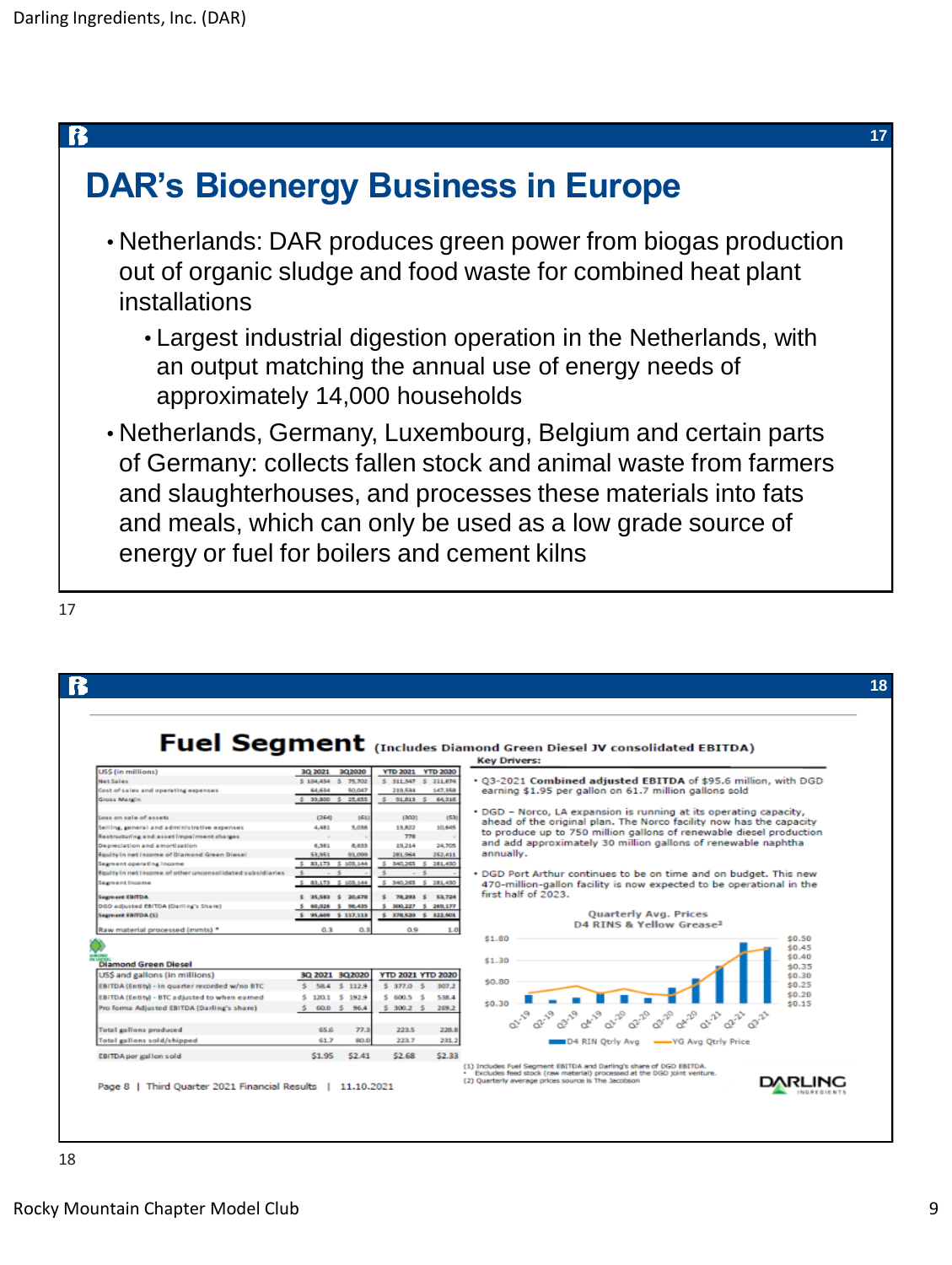

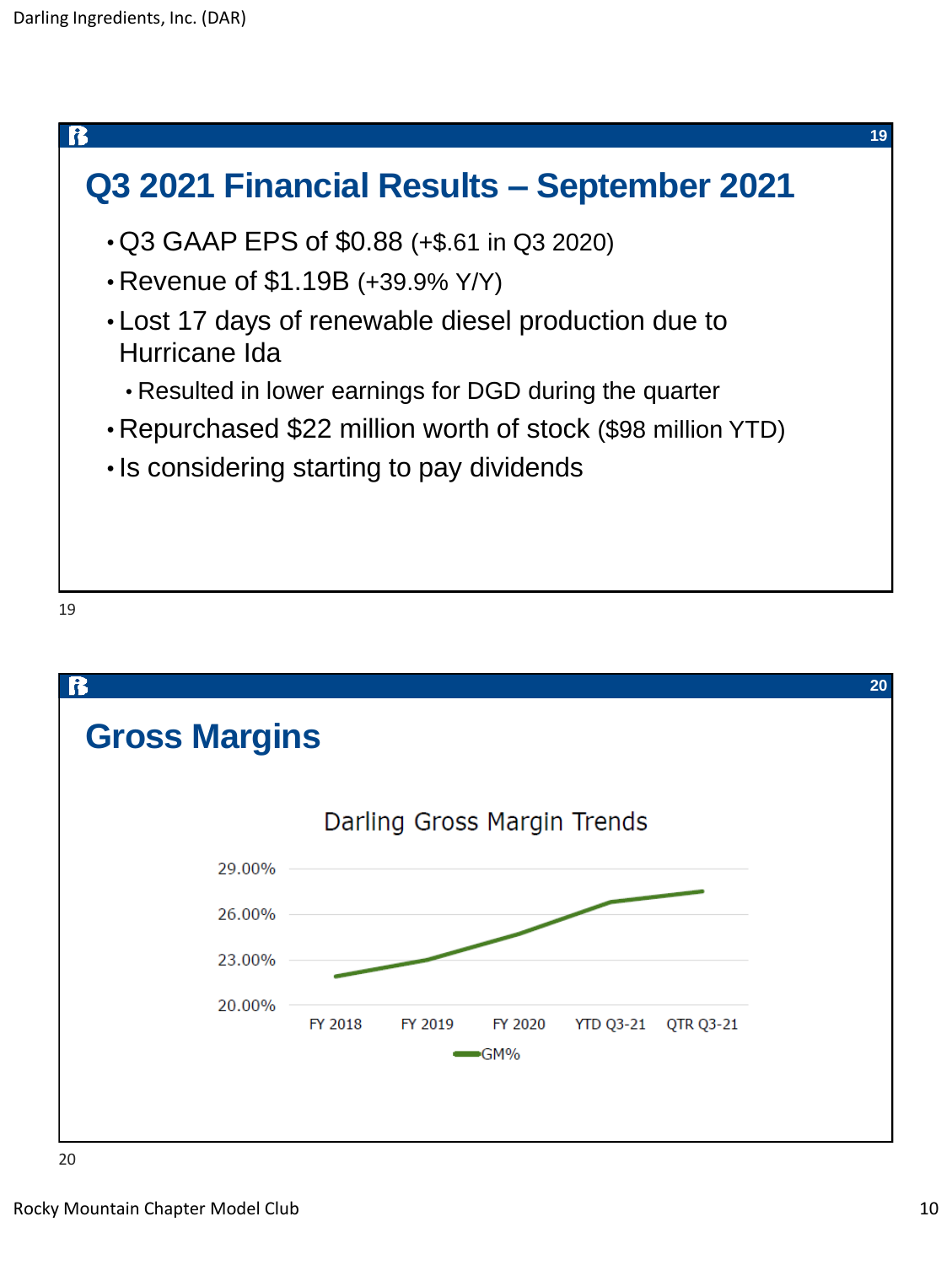#### R

# **Strengths**

- •Only global ingredients company with products generated principally from animal-origin raw material
- Diamond Green Diesel RD plant is able to use flexible feedstock (e.g., animal fats, recycled cooking oil, and soybean oil) versus most other RD refineries that can only use soybean or other vegetable oils
- DAR's biofuel and RD result in an 86% reduction in Green House Gas emissions, exceeding the 50% requirement established by the regulation

21

### ß **22 Weaknesses** • Procuring raw materials (e.g., animal by-products) is the most competitive part of its business • If the DGD Joint Venture cash flow is not sufficient to fully fund the project (\$1.1 billion) the DGD Joint Venture may need to borrow funds or the joint venture partners may be required to contribute additional funds to complete the project • DAR relies on Valero and its refinery for many services and processes • A significant percentage of DAR's revenue is attributable to a limited number of suppliers and customers • DAR may incur substantial costs and liabilities in complying with government regulations 22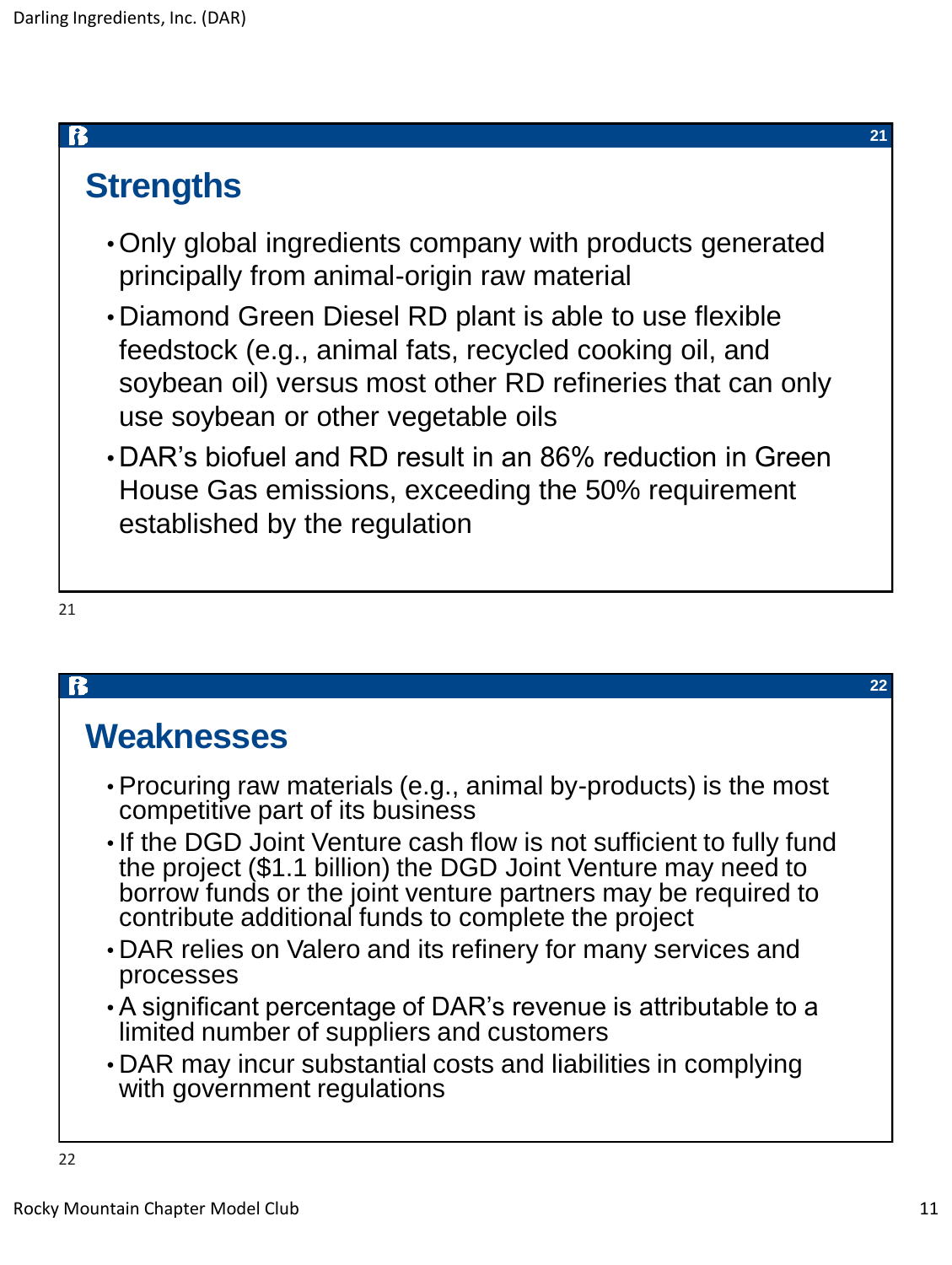|                                                                                                                                     | 23 |
|-------------------------------------------------------------------------------------------------------------------------------------|----|
| <b>Opportunities</b>                                                                                                                |    |
| • Increasing political environmental consciousness                                                                                  |    |
| • Biofuels are important way to reduce pollution                                                                                    |    |
| • Biodiesel tax credit (BTC) (\$1/gal) extended through 2022 – makes<br>the biofuel more price competitive with conventional diesel |    |
| • Potential extension of tax incentives for BTC                                                                                     |    |
| • Potential new business if sustainable aviation fuel credit is passed                                                              |    |
| • Need for food service establishments to comply with                                                                               |    |
| environmental regulations concerning the proper disposal of<br>used restaurant cooking oil                                          |    |
| • Should continue to provide a growth area for this raw material source                                                             |    |
| • Increasing RD capacity at DGD                                                                                                     |    |
|                                                                                                                                     |    |

| ۰.<br>۰.<br>. . | v<br>. .<br>I<br>I<br>۰. |
|-----------------|--------------------------|
|                 |                          |

|                                                                                                                                               | 24 |
|-----------------------------------------------------------------------------------------------------------------------------------------------|----|
| <b>Threats</b>                                                                                                                                |    |
| • Prices of products are volatile due to commodities market                                                                                   |    |
| • DAR is exposed to the health of the RD industry                                                                                             |    |
| • Dependent on support for biofuels from current and future<br>administrations                                                                |    |
| • Weather (e.g., DGD was shut down for 17 days due to Hurricane Ida)                                                                          |    |
| • The occurrence of any disease correctly or incorrectly linked to<br>animals could negatively impact its business (e.g., food safety issues) |    |
| • Fuel segment (which converts fats and oils into RD) affected by world<br>energy prices for oil, natural gas and electricity                 |    |
| • Fluctuations in exchange rates – transactions in many foreign<br>currencies                                                                 |    |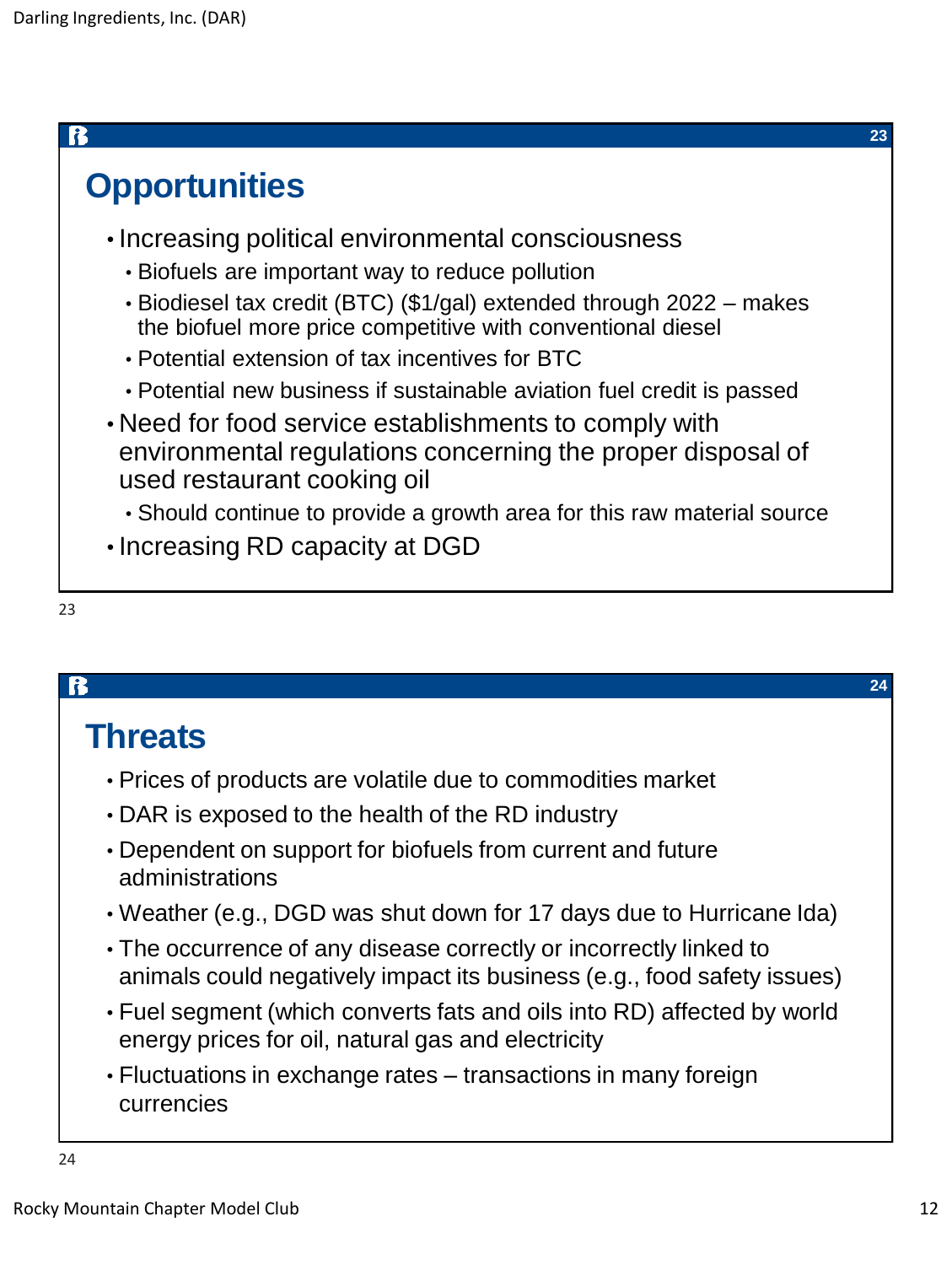ß

# **Sales Growth Forecast (%)**

- 5.7 Manifest Investing (5 Yr)
- $8.0 VL$  (3-5 Yr)
- 10.7 Average BI Member Sentiment (5 Yr)
- $\cdot$  13.8 BI ACE (2 Yr)

25

# B **26 EPS Growth Forecast (%)**  • 13.5 - Manifest Investing (5 Yr) • 15.5 - Average BI Member Sentiment (5 Yr)  $\cdot$  24.5 - VL (3-5 Yr)  $\cdot$  40.9 - Schwab (5 Yr)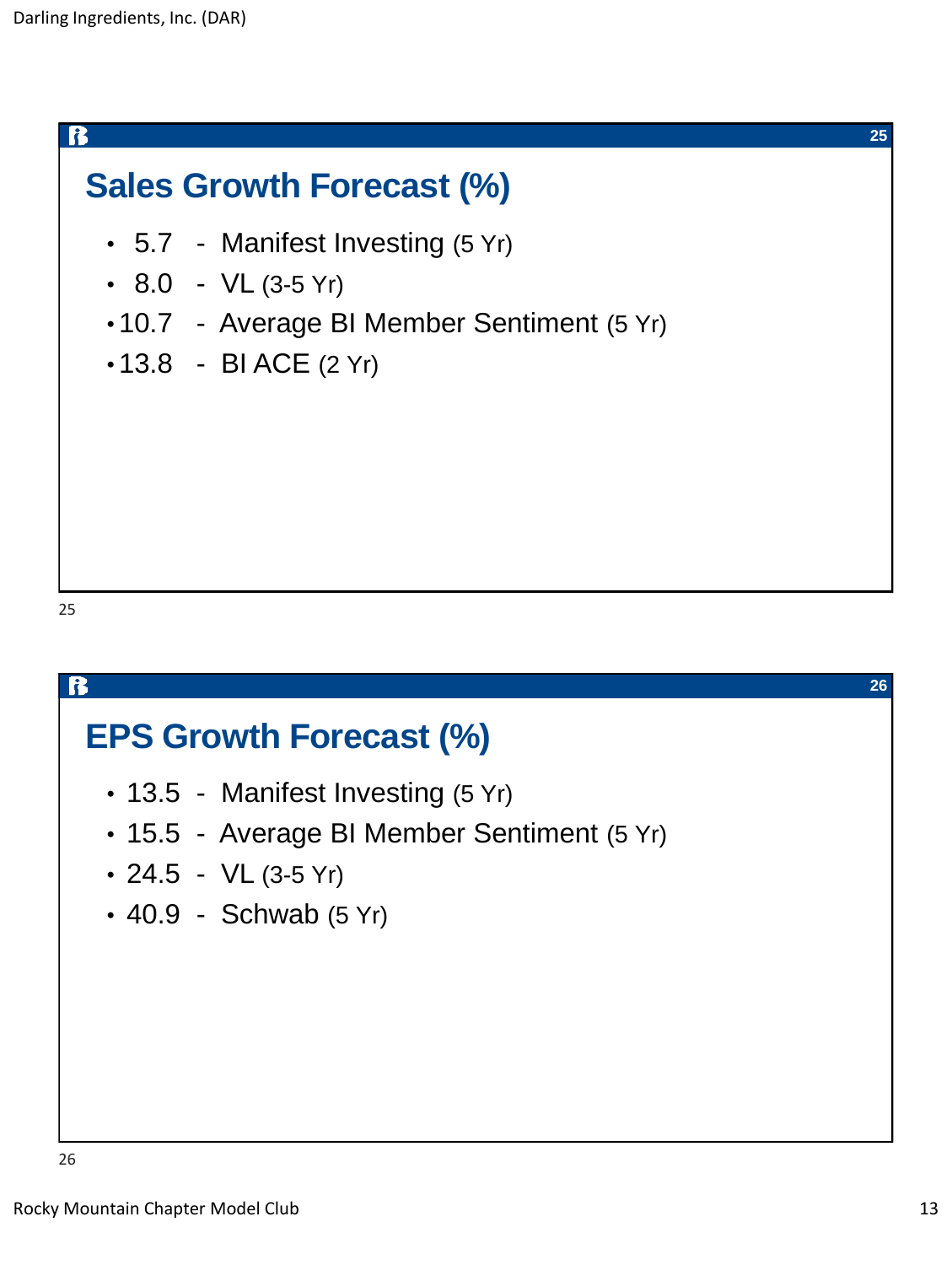